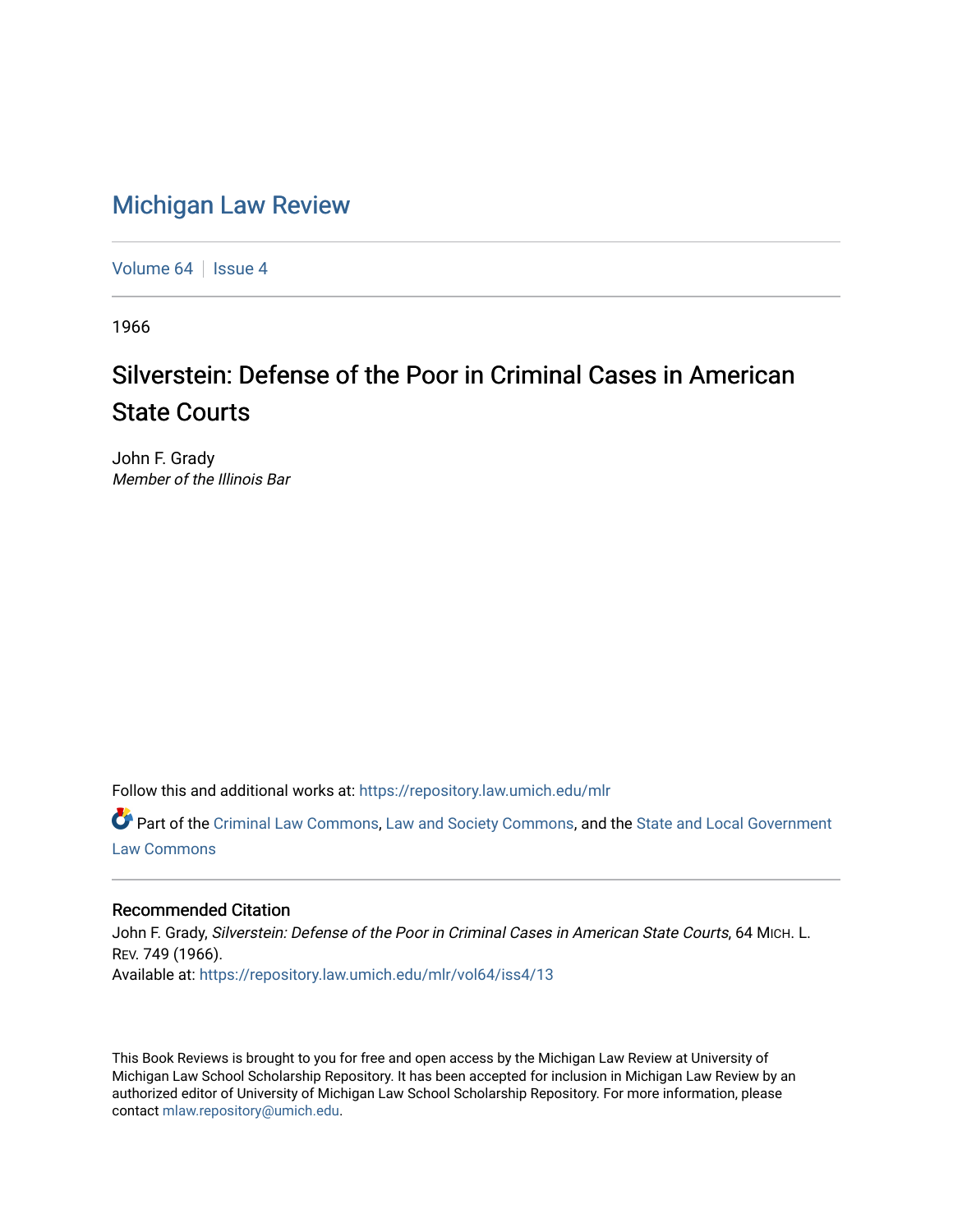#### **RECENT BOOKS**

DEFENSE OF THE PooR IN CRIMINAL CASES IN AMERICAN STATE COURTS. By *Lee Silverstein.* Chicago: American Bar Foundation. 1965. Pp. 280. \$7 .00.

In 1962, the House of Delegates of the American Bar Association adopted a resolution calling for the appointment of a· committee to study the defense of indigent persons charged with crime. The American Bar Foundation agreed to undertake the basic research, and advisory committees from each of the fifty states were appointed. Lee Silverstein of the American Bar Foundation, who directed the research, has now written *Defense of the Poor*, the first of a threevolume series describing the results of the project. Included in this first volume are 112 pages of appendices, which are, for the most part, reproductions of the forms and questionnaires used by the various state committees in the conduct of their studies, together with some breakdowns by state of the various statistical data gathered. The remaining two volumes, not yet published, will set forth the detailed results of the studies conducted in each of the states.

Several recent cases have made the collection of empirical data on this subject a timely task. Courisel must now be afforded free of charge to all indigent defendants in felony cases, both those who go to trial<sup>1</sup> and those who plead guilty,<sup>2</sup> unless there is an intelligent waiver of the right to counsel. Moreover, the indigent appellant is entitled to counsel, at least for the first appeal he is allowed as a matter of right.3 Future expansion of the right to counsel is not difficult to foresee. Whatever may be the ultimate ramifications of *Escobedo v. Illinois*,<sup>4</sup> the bar should at least be prepared for the possibility that indigent defendants may be entitled under the Constitution to free legal service at some stage prior to arraignment. Furthermore, it is hard to draw a meaningful distinction between the rights of a person accused of a felony and those of a person accused of a misdemeanor, considering that misdemeanor prosecutions frequently result in substantial fines and loss of liberty.

The author estimates that about three hundred thousand persons are charged with felonies in state courts each year, and that at least half are financially unable to hire counsel. The study estimates that about fifty thousand felony trials take place every year in the state courts, with about forty thousand resulting in convictions. It is estimated that approximately five million persons are charged

[749]

<sup>1.</sup> Gideon v. Wainwright, 372 U.S. 335 (1963).

<sup>2.</sup> Weigner v. Russell, 372 U.S. 767 (1963); Garner v. Pennsylvania, 372 U.S. 768 (1963); Vecchioli v. Maroney, 372 U.S 768 (1963).

<sup>3.</sup> Douglas v. California, 372 U.S. 353 (1963).

<sup>4. 378</sup> U.S. 478 (1964).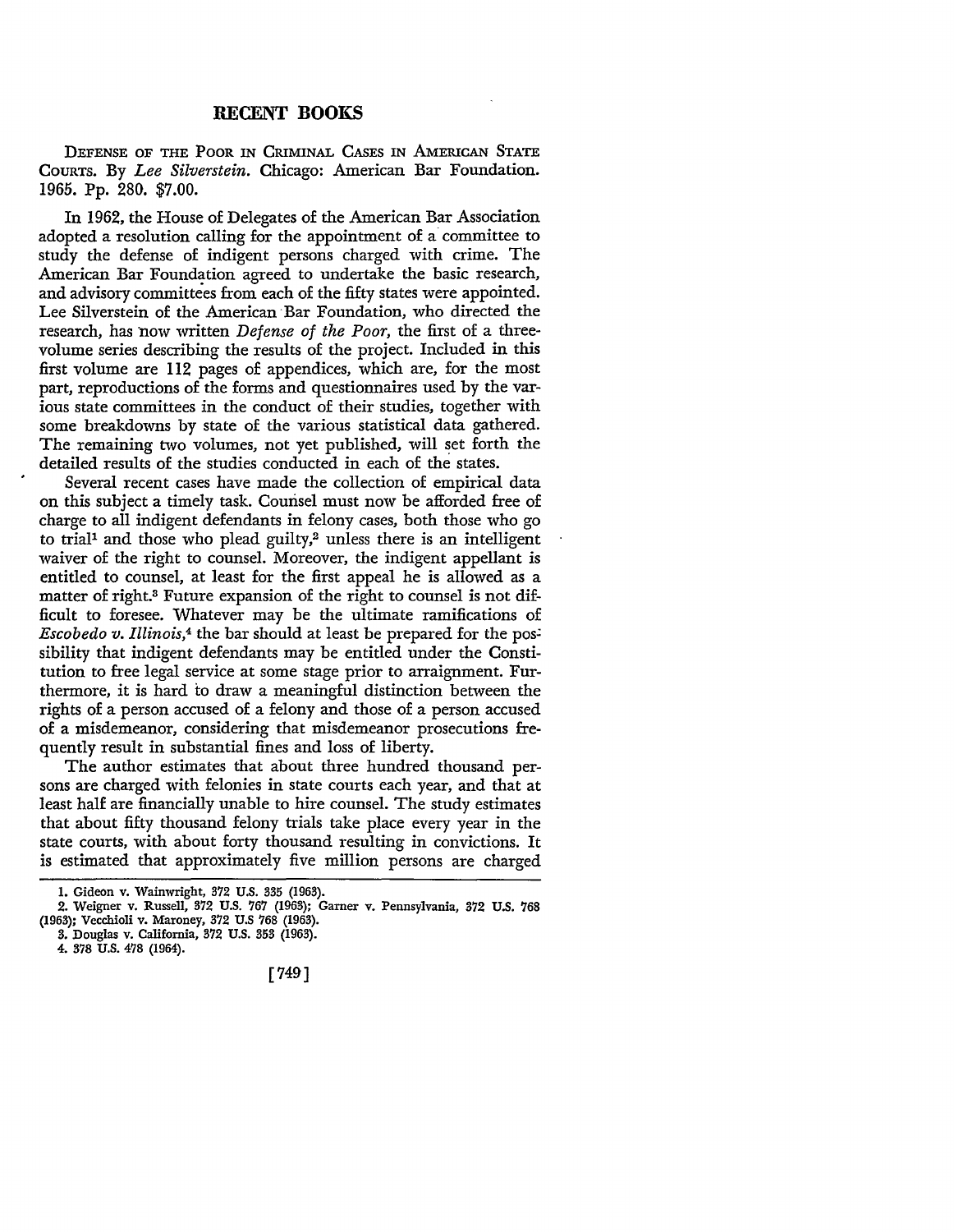with misdemeanors each year, of whom about seventy thousand are imprisoned. The author candidly acknowledges that all of the foregoing estimates are projections based upon limited information, but there is no reason to doubt that they provide at least a fair indication of the numbers involved.

*Defense of the Poor* provides a comprehensive description of the procedures now used throughout the country to afford legal representation to the poor, and some assessment of the effectiveness of those procedures. The research methods used in the project seem sufficiently reliable to produce reasonably accurate information in an area which is not susceptible of exact measurement. The state committees interviewed judges, prosecutors, and defense attorneys in three hundred sample counties thought to be representative of the 3,100 counties in the United States. Detailed questionnaires were mailed to judges, prosecutors, defense attorneys, and others involved in the administration of criminal law in numerous other counties. In 194 of the sample counties, detailed docket studies were made in 11,300 sample cases for the year 1962 or a comparable court year.

Various means have been devised to provide counsel for indigent persons in criminal cases. Generally speaking, there are two systems. In the "assigned counsel" system, the judge appoints a lawyer for a defendant who cannot afford to hire one. In the "public defender" system, a salaried lawyer devotes all or part of his time to the defense of indigents. The author has devoted a chapter to an analysis of the assigned counsel system, one to the public defender system, and a third to a comparison of the two systems.

In 1964, approximately seventy per cent of the felony defendants were prosecuted in counties using an assigned counsel system, which is the only system used in about 2,900 of the 3,100 counties in the United States. The author points out that it is misleading to talk about "the" assigned counsel system, since there are numerous varieties of this method. In some, the judge makes the appointment from a list of attorneys which he maintains, or from attorneys present in the courtroom. In others, the list is furnished by a bar association. In thirty-five states, the appointed lawyer is paid a modest amount from county or state funds. In four states, he is paid only in capital cases. In six states and the District of Columbia, he receives no compensation. Among the states that do pay the assigned counsel, there is a great disparity in the fee schedules; similar disparities exist between counties within the same state. Usually there is no provision for reimbursing counsel for out-of-pocket expenses.

The arguments for and against an assigned counsel system are set forth and analyzed, without any definite conclusions being reached. One of the more serious criticisms of the assigned counsel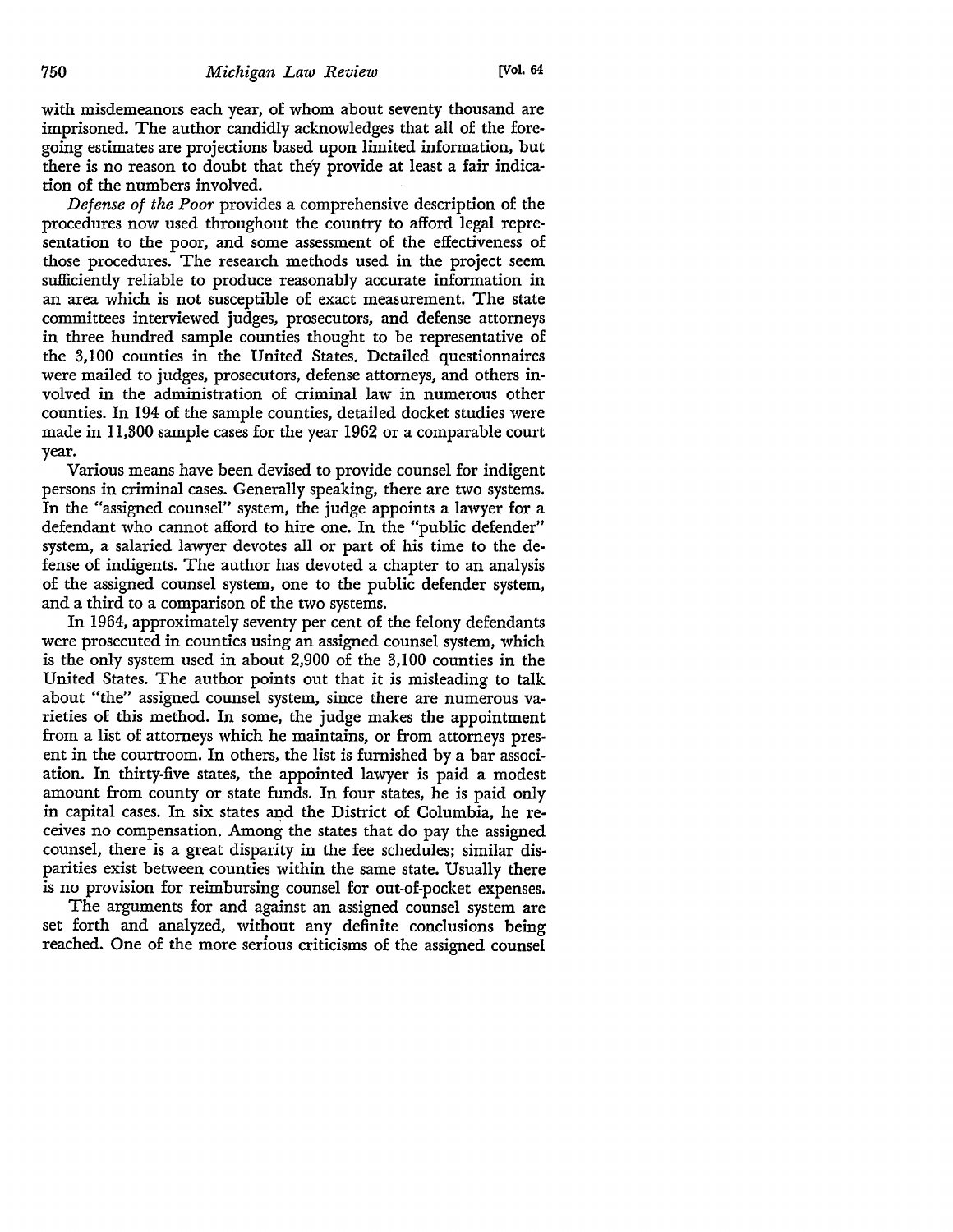system is that court-appointed attorneys are more likely to advise their clients to plead guilty than are retained lawyers. The implication, of course, is that the assigned lawyer is less devoted to the cause of his client. The study includes a docket analysis of eighty-one sample counties showing that in forty-nine counties defendants with assigned counsel plead. guilty more often, in twenty-one counties they plead guilty less often, and in the remaining eleven counties the frequency of guilty pleas is about the same for defendants with assigned counsel as for those with retained counsel. The author points out that these figures do not necessarily reflect upon the quality of representation afforded by the two systems, because the advisability of a guilty plea is influenced by many factors unrelated to the ability or dedication of counsel. One of the factors suggested by Mr. Silverstein is the nature of the crime with which the defendant is charged; I assume he means to include as a component of that factor the nature of the evidence available to prove the crime. While the book does not include statistics to confirm this, it is a fact known to every lawyer who has had much to do with the criminal process that there is a marked correlation between the economic status of the defendant and the type of crime with which he is likely to be charged. The indigent defendant is more likely to be charged with the types of crime which' are comparatively easy to detect and prove, such as theft, whereas it is relatively seldom that he is charged with the more complicated type of crime, such as fraud, which is more difficult to prove. Again, it seems the indigent defendant is more likely to have made a confession than is the defendant with means. (The public defender in the county where this reviewer resides is almost never assigned a defendant who has not given a signed confession to the prosecutor.) This phenomenon may be related to the indigent defendant's relative lack of education and his unfamiliarity with his rights. Certainly the indigent defendant is less likely to make bail and have quick access to legal advice. For these and other reasons, the assigned counsel is more likely to be confronted with a situation where the best service he can render his client is to advise a plea of guilty and attempt to work out the best bargain he can on the sentence.

The study also includes statistics showing that retained counsel win acquittals more frequently than do assigned counsel on the cases which do go to trial. However, as the author acknowledges, the difference is hardly great enough to support the conclusion that retained counsel do a better job. In the forty-two sample counties which afforded sufficient information for statistical comparison, appointed counsel won more acquittals in nineteen, assigned counsel won more in eleven, and the ratio of success was about equal in the remaining twelve counties. The nineteen counties where retained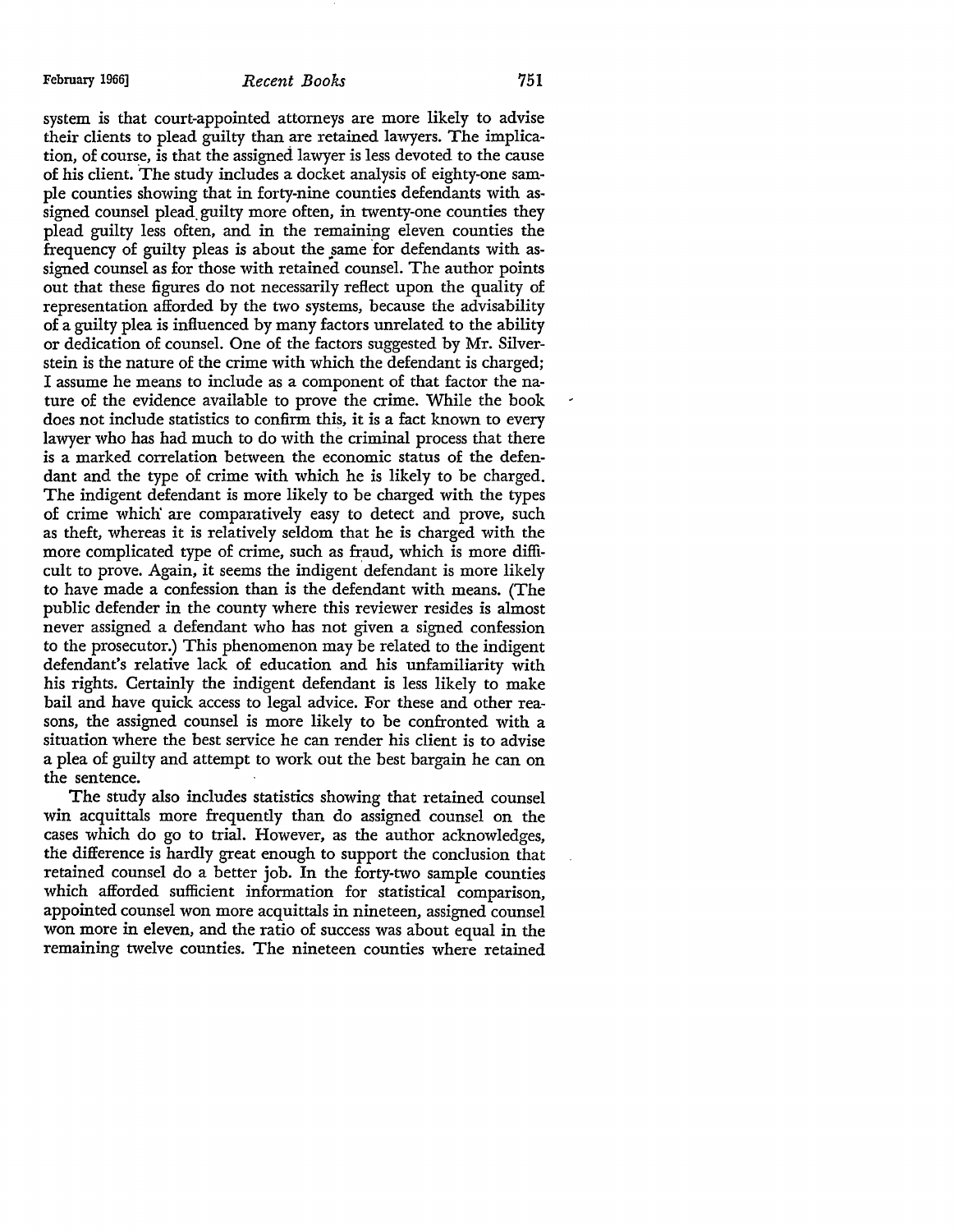counsel won more acquittals amount to only forty-five per cent of the counties studied.

The study also shows that the indigent defendant is considerably more likely to go to jail after his conviction than is the defendant with means to hire a lawyer. In forty-nine of fifty-one sample counties studied, a higher percentage of defendants with assigned counsel were sentenced to prison after their conviction, whether the conviction followed a trial or a plea of guilty. As the author points out, however, it cannot be concluded that this fact has anything to do with the quality of legal representation:

On the contrary, one may suppose that these clients end in prison largely because of conditions over which the lawyer has no control, namely, conditions associated with poverty. The indigent client is a poor risk for probation because he has failed to make a place for himself in the community. He lacks a steady job, he has no contacts with substantial persons who can help him, and he may have an unstable family situation. Thus the higher incidence of prison sentences among defendants with assigned counsel probably is more a function of their poverty than of the kind of counsel they have.<sup>5</sup>

The study includes a description of the different standards used in the selection of counsel. It appears that in some counties the judges make it a point to select only experienced trial counsel, whereas in other counties the most recently admitted members of the bar are appointed. There is also some variation in the willing• ness of counsel to serve. Some judges reported that they had no difficulty in obtaining cooperation from the bar in the matter of assignments, whereas others reported that a substantial percentage of the lawyers asked to be excused. The study apparently made no attempt to account for these differing experiences.

As indicated, the author is explicitly dubious that any inference as to the quality of legal representation can be drawn from the bare statistics concerning frequency of guilty pleas, percentage of acquittals, and the degree of punishment imposed after conviction. There is nothing novel about this recognition of the fact that the indigent defendant, more often than not, and for a variety of reasons, presents a more difficult case to his advocate than does the defendant with means. Similar observations were made in 1963 by the Attorney General's Committee on Poverty and the Administration of Criminal Justice, which compared the performance of appointed and retained counsel in the defense of indigents in the federal courts.6 \Yhat seems unfortunate to this reviewer is that the study

<sup>5.</sup> P. 25.

<sup>6.</sup> REPORT OF THE ATTORNEY GENERAL'S COMMITTEE ON POVERTY AND THE ADMINISTRA-TION OF CRIMINAL JUSTICE 28·29 (1963).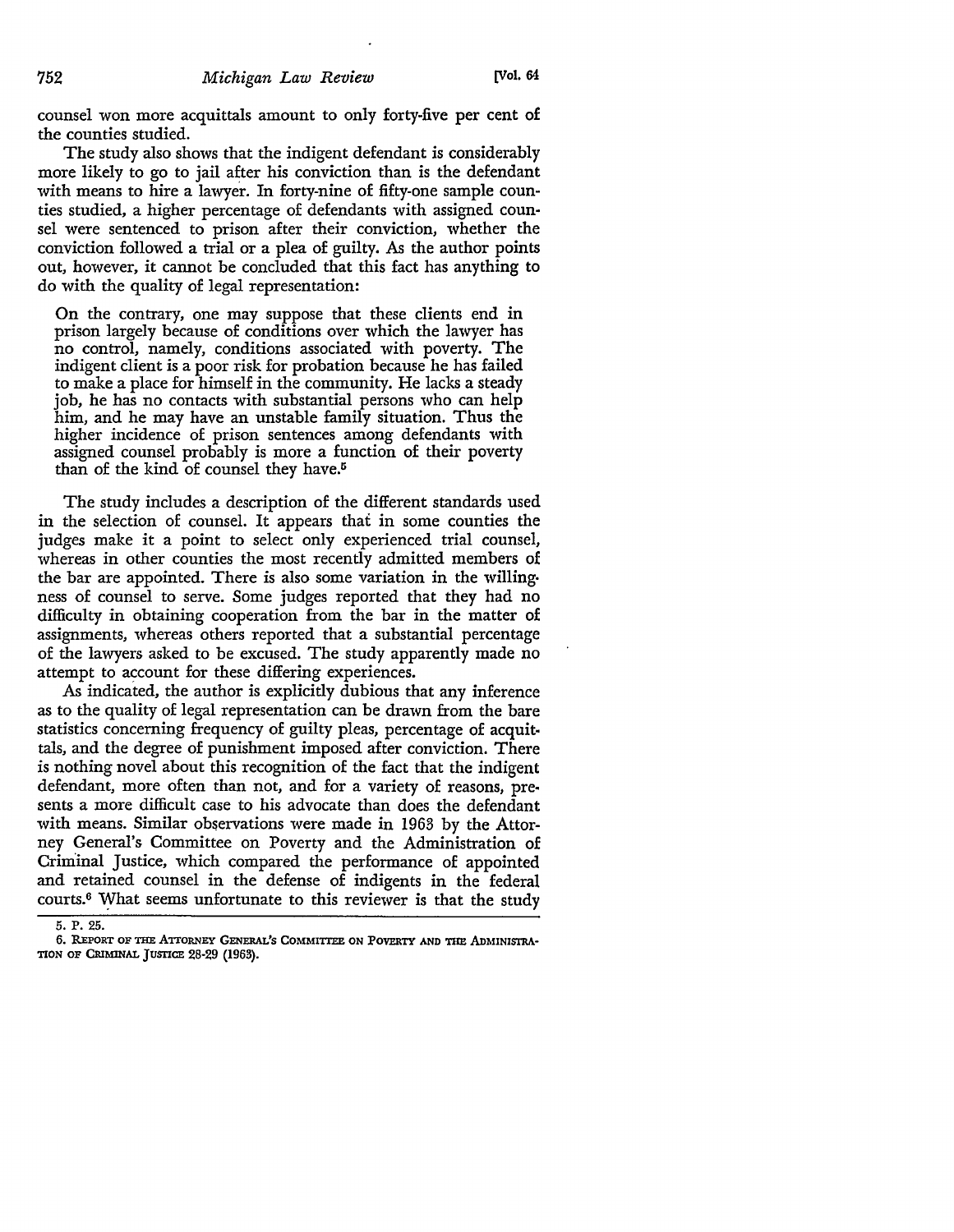#### February 1966] *Recent Books* 753

apparently did not attempt to correlate the performance of assigned counsel with the various factors which differed *as between* assigned counsel. Since all assigned counsel were representing indigents, the inherent distinctions between indigent and nonindigent defendants would not cloud the comparison. Yet, the study makes no attempt to account for the different results in counties using the assigned counsel system. One suspects that, somewhere in the material collected, there may be some evidence as to why the assigned counsel in one county obtain a relatively high percentage of acquittals, whereas the assigned counsel in another county do not. Are there any correlations between the results and the experience of the lawyers appointed, their attitude toward their assignments, the frequency of their assignments, the stage of the proceeding at which they are appointed, the amount of their compensation, or any of the other factors included in the study?

The chapter on public defenders is an excellent description of how the system works in the various counties where it is used. As. of February 1965, there were 117 public defender offices in the United States, serving 178 counties. Most of the offices have been established since 1950, and the trend seems to be away from assigned counsel systems toward more public defender systems, especially in the larger counties. Statistical comparisons of the results achieved by public defenders in comparison to retained counsel are about as inconclusive as the similar comparisons of assigned and retained counsel. No definite conclusions are drawn as to the desirability of a public defender system as opposed to an assigned counsel system, although the study does indicate that in the more populous areas the former is more economical. The author concludes that "far greater variations occur among various counties using each type of system than occur between the two systems considered as a whole."<sup>7</sup>

A chapter is devoted to the matter of when counsel is first appointed in felony cases. In some states, counsel is available at or before the time of the preliminary hearing; in others, there is no offer of counsel until after indictment. Mr. Silverstein aptly points out that a defendant appearing *pro se* can derive but little benefit from a preliminary hearing. In fact, he can seriously prejudice his case. From the questionnaires submitted by judges, prosecutors, and defense lawyers, there appears to be a consensus that the effectiveness of counsel is in large part dependent upon his being appointed at an early stage of the proceeding. Indeed, in response to a question as to when the appointment of counsel should be made, one New Mexico lawyer, a practical sort, responded, "before the confession."<sup>8</sup> In what this reviewer considers the best chapter of the book,

**<sup>7.</sup> P. 73. 8. P. 86.**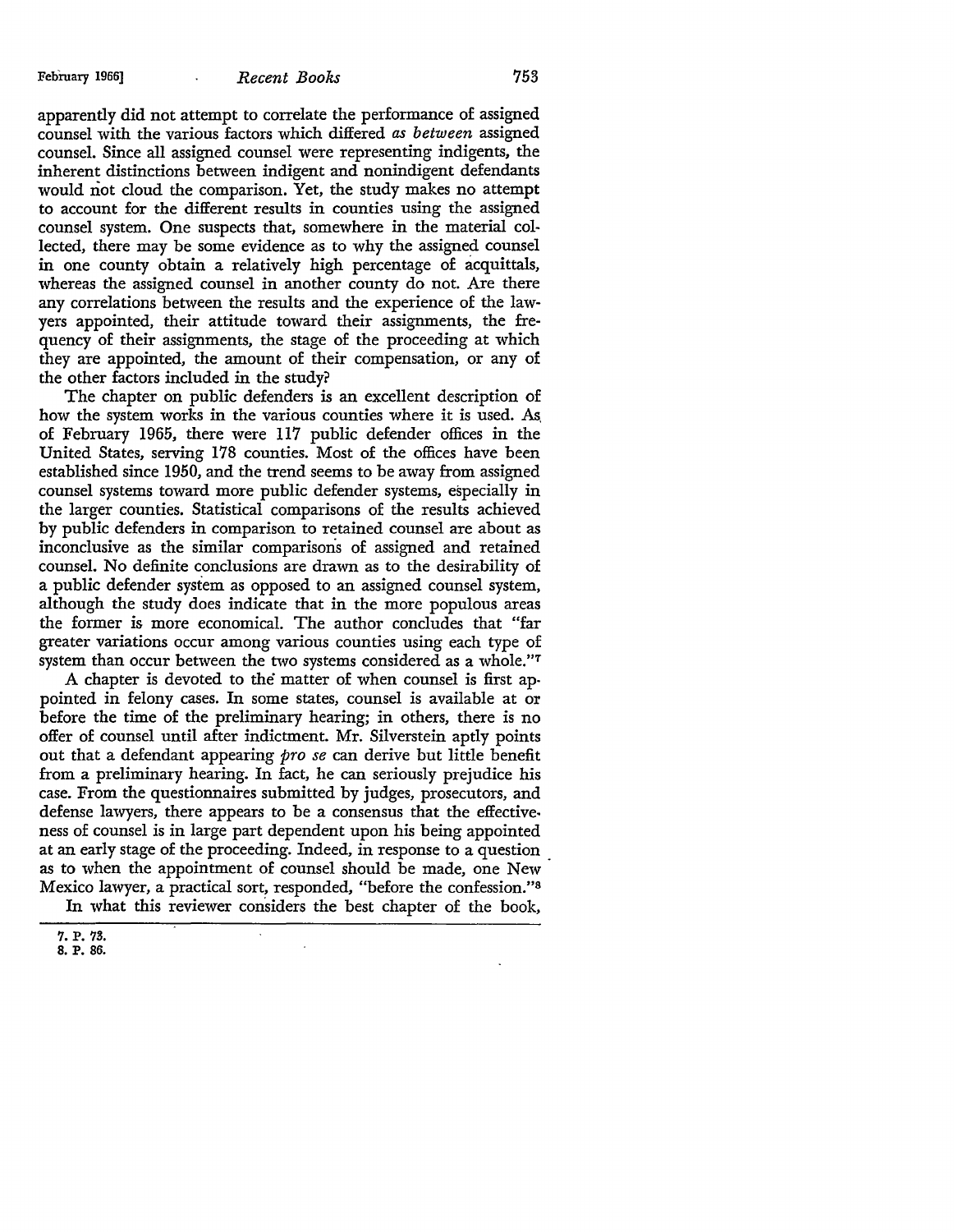there is a treatment of the manner in which counsel is offered to the indigent defendant. From a study of three hundred sample counties, it was determined that there are four general types of practice fol. lowed in offering counsel. The first, followed in about fifteen of the sample counties, is to appoint counsel only for those defendants who go to trial. A plea of guilty is, in effect, a waiver of counsel. It is clear that this type of practice must soon disappear, since it does not satisfy the constitutional requirement that counsel be appointed unless there is an intelligent waiver by the defendant. This, in tum, requires that the defendant be informed, prior to his plea, that he does have a right to appointed counsel. In about fifty of the sample counties, the court asks the defendant whether he wishes to have counsel appointed to represent him, but does not make any comment about the matter. The study revealed that this type of inquiry by the court may not be understood by the defendants as an offer of free legal services. Instances were reported of defendants who declined such an "offer" of counsel because they knew they did not have money for a lawyer. At least two instances were reported involving defendants who did not even understand the meaning of the word "counsel." One defendant thought it meant "some sort of adviser like a family counselor."<sup>9</sup> Another defendant waived "counsel" because he did not know that the word meant a lawyer.10 In another group of about one hundred counties, the judge takes pains to explain the nature of the proceeding and the fact that counsel will be provided free of charge. In the fourth group of about one hundred ten counties, the judge urges the defendant to accept the appointment of counsel or even appoints counsel without asking the defendant, once his indigency is apparent. The study shows that these variations exist not only between states, but also between counties in the same state, and even between judges on the same court.

A chapter is devoted to the criteria for determining the defendant's eligibility for appointment of counsel. Here again, there is a wide variation in practice between states, between counties in the same state, and between judges on the same court. In a substantial number of jurisdictions, the defendant who makes bail is considered ineligible for appointed counsel, and in many other jurisdictions the question of bail plays a considerable role in the determination of eligibility. Mr. Silverstein offers a persuasive argument against this practice, pointing out the large number of reasons why the defendant's ability to make bail does not necessarily imply an ability to hire a lawyer. The author also covers the related question of partial indigency. It is clear that there are many defendants who are able to afford some but not all of the services they need for an

<sup>9.</sup> P. 90. 10. *Ibid.*